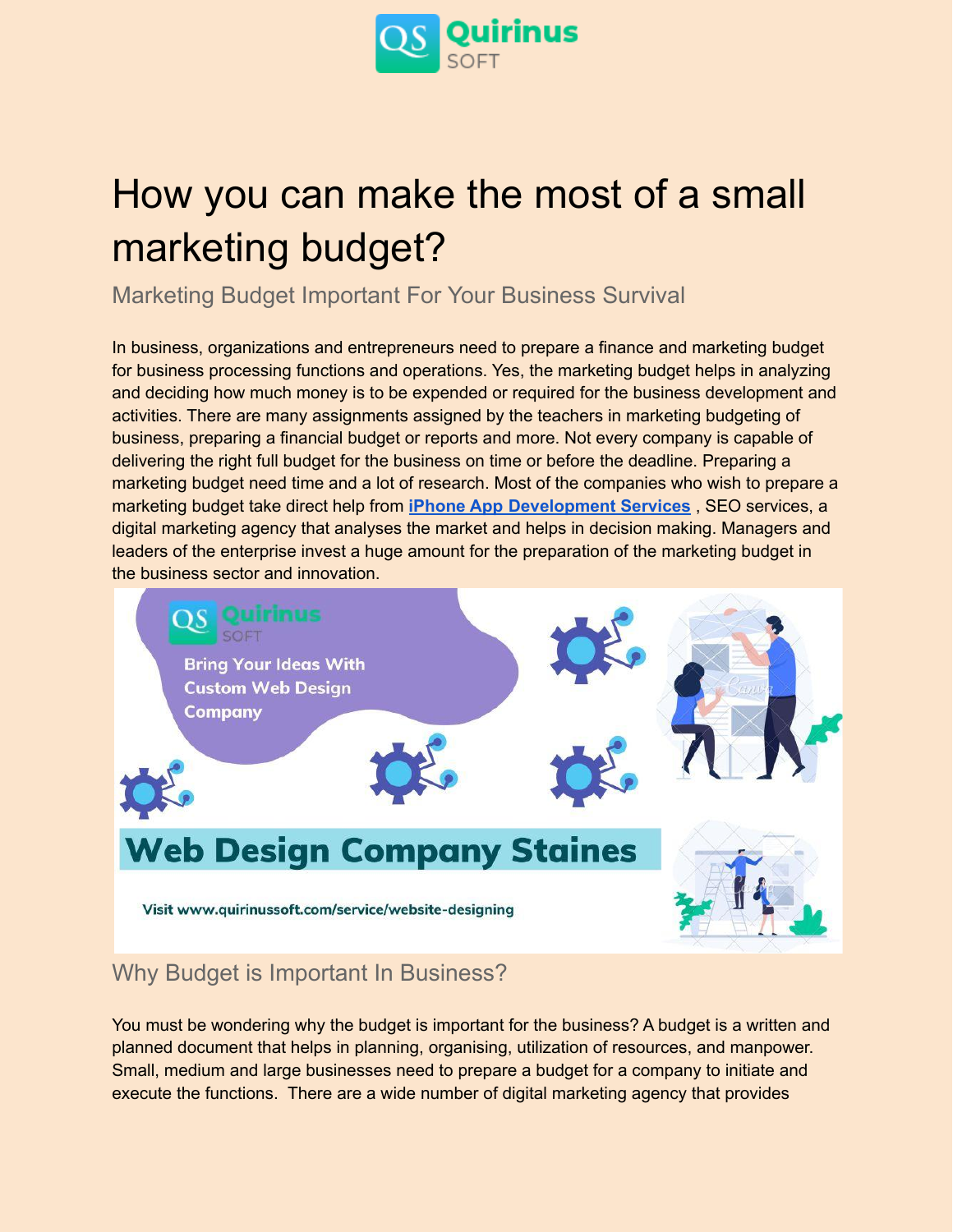

market analysis and information and assist the businesses during the preparation of the budget. **Local SEO Services [Company](https://www.quirinussoft.com/service/local-seo-services)** provide online help to the companies for preparing the budget. In universities and colleges, teachers assigned students with marketing budgeting assignments and projects. Most of the students seek assignment help. If you are looking for budget help, hire the industry experts or consultants available online.



Why budgeting Help is Required By The Managers and Leaders?

Managers and leaders find it challenging to generate information and new ideas on time and that directly affects the performance of the business. Budgeting help is needed by the managers and leaders because they have to develop new products and services according to the proper planning and execution. Without the budget, the enterprise can't survive in a competitive market. Moreover, there are a wide number of **SMO [Company](https://www.quirinussoft.com/service/social-media-optimisation) UK** available online that guide you in analyzing how to prepare a marketing budget as per the market trends. It is advisable to hire experts in a Link Building Services or SEO service Staines.

# Online Tutor or Industry Experts?

You must have heard of online tutors providing help on different subjects and guiding students about a specific process procedure in the relevance of the domain. Which one to prefer the most online tutor or the industry experts? If you are looking for guidance and learnig, an online tutor is the best option for you, but if you are looking for submitting the marketing budgets on the